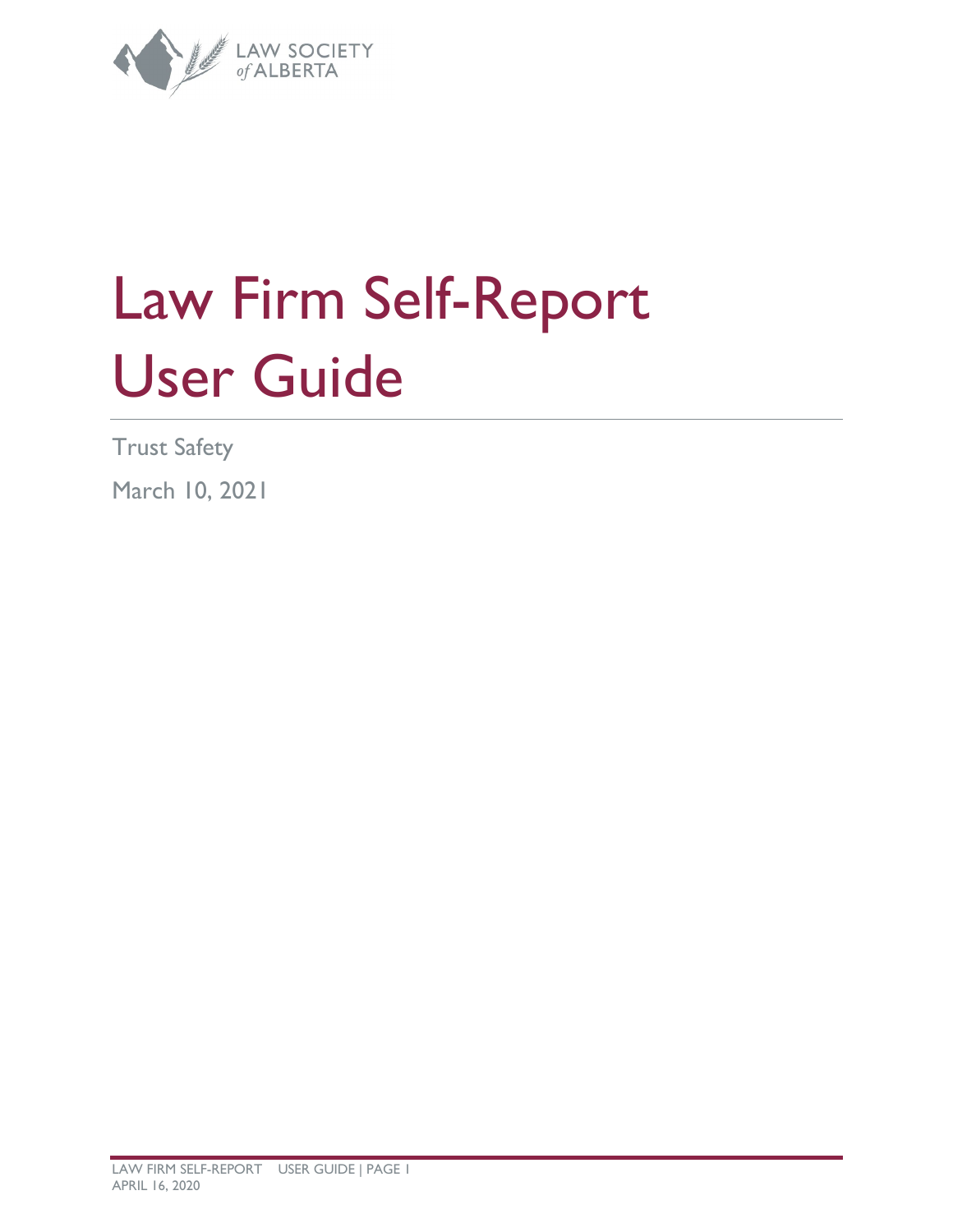

# Table of Contents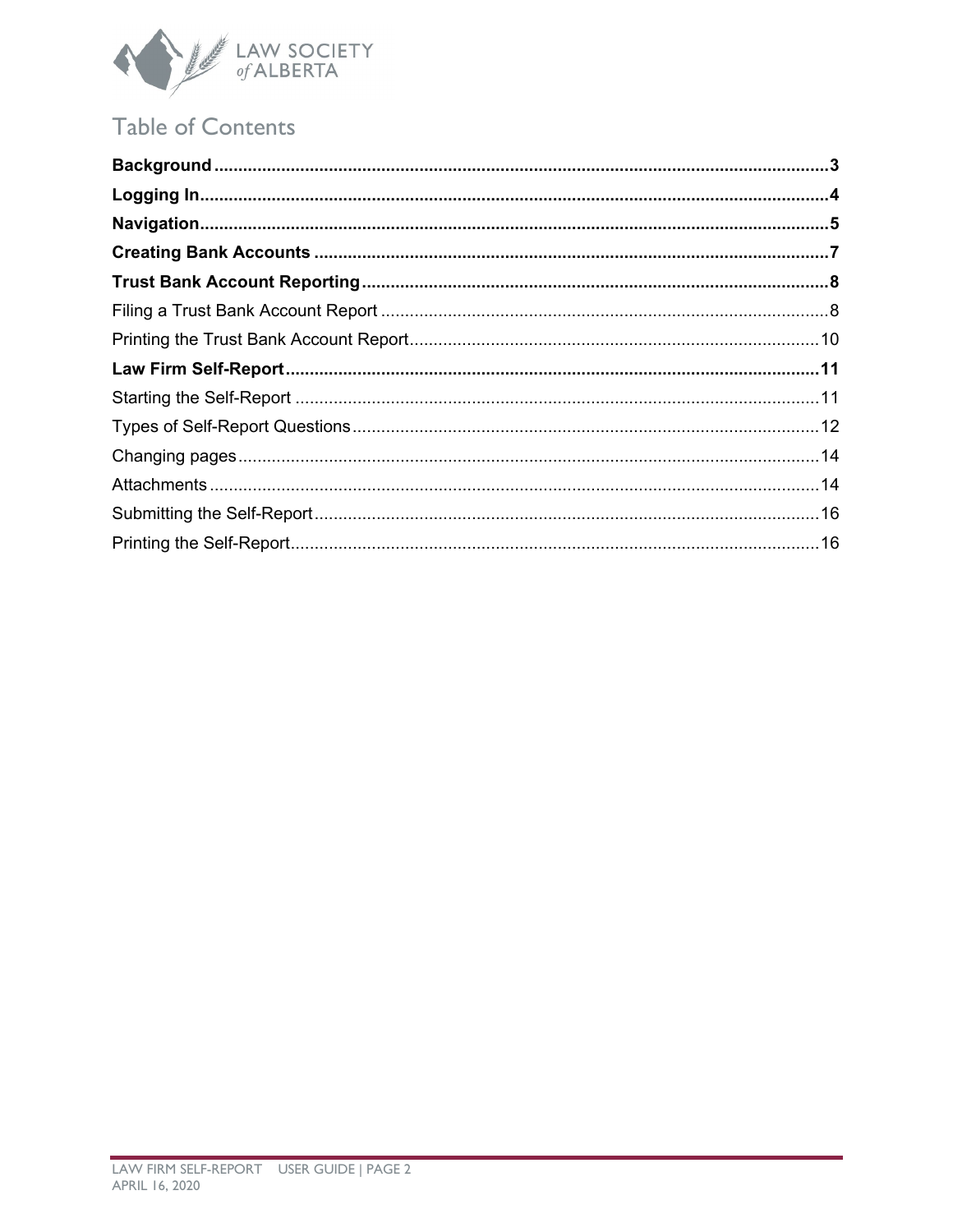

## <span id="page-2-0"></span>**Background**

Rule 119.30(3) requires law firms to provide a completed Law Firm Self-Report to the Law Society of Alberta on an annual basis. The report is proof of compliance with Part 5 of the Rules. Law firms provide details regarding their practice, trust accounting and other related activities during the preceding year in this report. Usually, one Self-Report will be completed for the practice and this will satisfy the filing requirements of all the lawyers (associates and partners) of the practice. The Responsible Lawyer is accountable for all filing requirements of the law firm, as per Rule 119.3(1).

The Law Firm Self-Report provides an opportunity to ask meaningful questions to the law firm about their practice as well as their practices for bookkeeping (general and trust accounts) to assess the safety and security of trust funds. Questions asked on the Self-Report are also useful to other arms of the Law Society for regulatory purposes.

This guide provides instructions on how to complete and e-file a Self-Report online via the [Lawyer Portal.](https://lsa.memberpro.net/main/body.cfm?menu=login)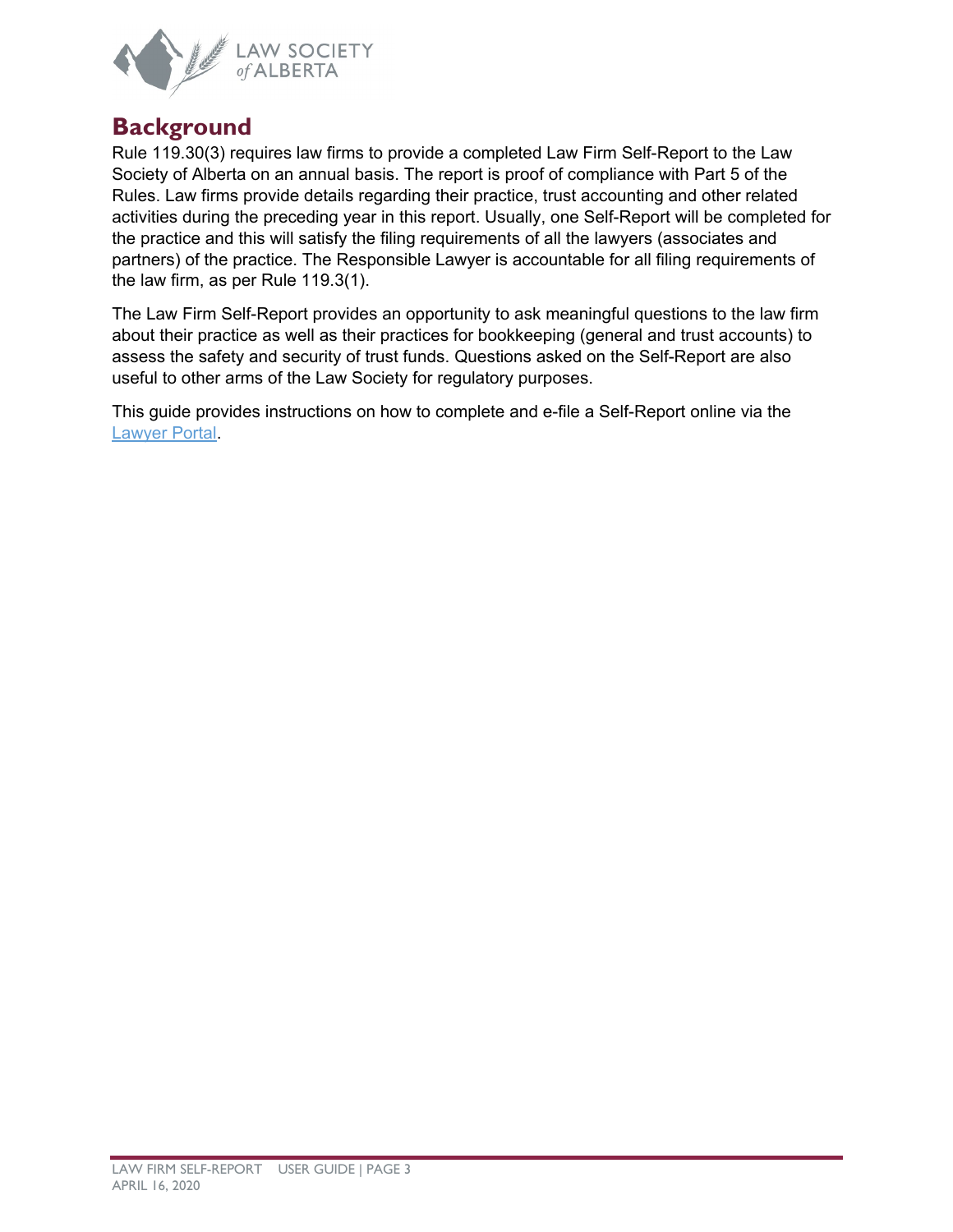

# <span id="page-3-0"></span>**Logging In**

You can log in securely to the **Lawyer Portal** from any computer with Internet connectivity.

- 1. Open your Web browser
- 2. In the Address or Location field of your browser, type: <https://lsa.memberpro.net/main/body.cfm?menu=login>
- 3. The login window +should appear
- 4. To begin, enter your Login ID, which is your Law Society Member ID, and password
- 5. Click Login. The portal page should appear.

| <b>LAW SOCIETY</b><br>of ALBERTA |                                                                                                                                                                                                                                                                                                                                                            |
|----------------------------------|------------------------------------------------------------------------------------------------------------------------------------------------------------------------------------------------------------------------------------------------------------------------------------------------------------------------------------------------------------|
| €€                               | $\underline{A}$ SIGN IN $\rightarrow$ LOGIN                                                                                                                                                                                                                                                                                                                |
| <b>LOGIN</b>                     | Login                                                                                                                                                                                                                                                                                                                                                      |
| FORGOT YOUR PASSWORD             | To begin, enter your Login ID, which is your Law Society roll number, and Password. If you have forgotten<br>your password, click Forgot your Password.<br>Having trouble logging in? Do you have questions about the Lawyer Portal? Visit our website for more<br>information.<br>ै<br>Login ID<br>$\theta$<br>Password<br>LOGIN<br>Forgot your password? |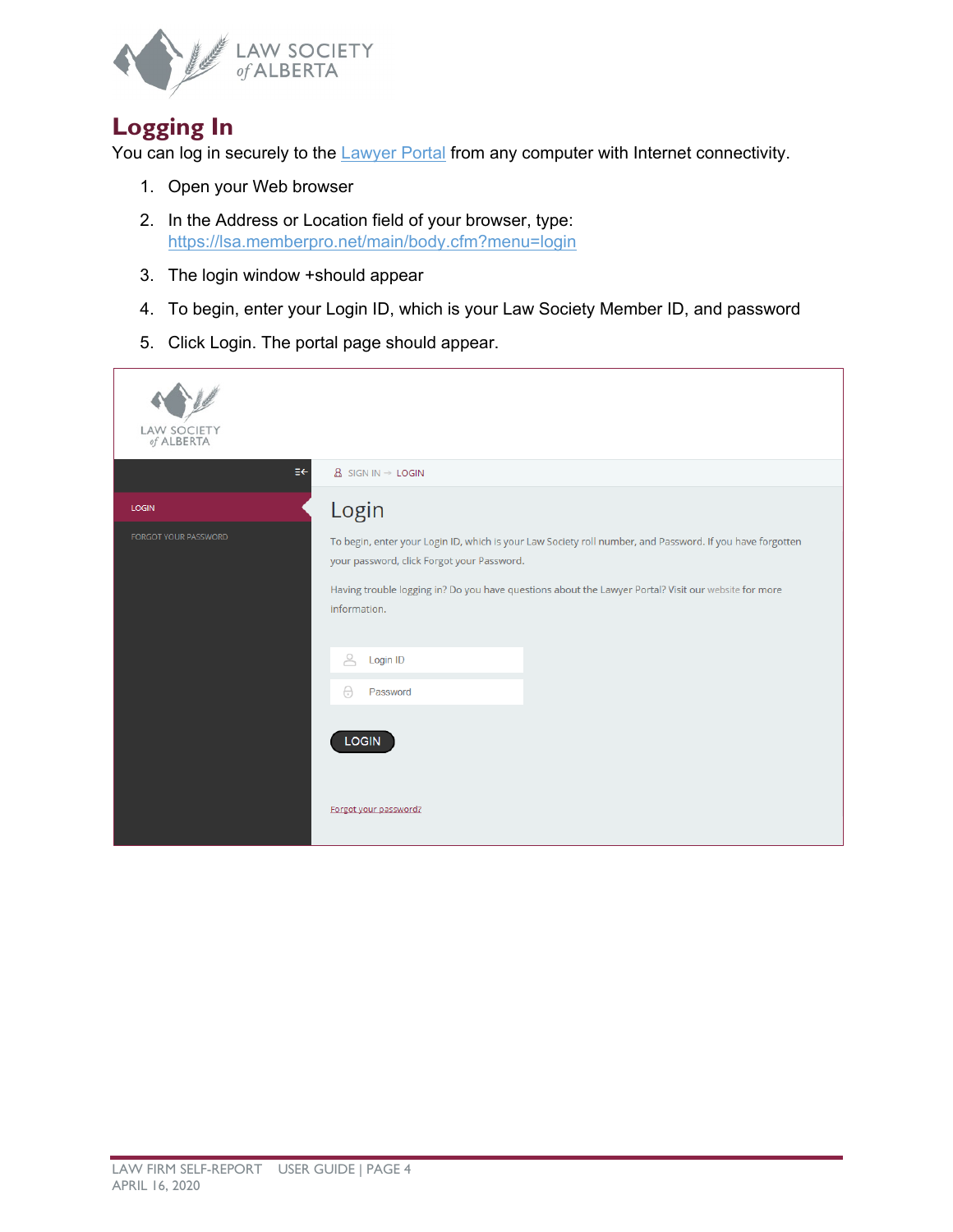

## <span id="page-4-0"></span>**Navigation**

1. On the Welcome page, click on the drop-down menu in the Member Account Menu and select "**Trust Accounting**".



- 2. The Trust Accounting Menu item in the Member Account Menu is available to:
	- The current Responsible Lawyer;
	- Former Responsible Lawyers for the firm, employed at the firm as recently as three months ago; and,
	- Firm administrators.
- 3. The Annual Filing Requirements section is located on the left-hand side of the page.
- 4. On first entry to the Annual Filing Requirements section, the Welcome page is shown. No other Trust Safety pages can be viewed until the lawyer/firm administrator has confirmed that they have read this information.
- 5. **Trust Safety Filing Requirements** consists of four main sections. The sections that need to be completed will depend on whether the law firm operates a trust bank account.

| <b>Law Firm Situation</b>                                                                                 | Firm.<br><b>Practice</b> | <b>Bank</b><br><b>Account</b> | <b>Trust Bank</b><br><b>Account</b> |                                             | <b>Law Firm Self-Report</b> |     |
|-----------------------------------------------------------------------------------------------------------|--------------------------|-------------------------------|-------------------------------------|---------------------------------------------|-----------------------------|-----|
|                                                                                                           |                          | <b>Profile</b> Information    | Reporting                           | Section   Section   Section<br>$\mathbf{A}$ | B                           |     |
| Law firm operates only a<br>general bank account (does<br>not receive, disburse or<br>handle trust money) |                          |                               | N/A                                 |                                             | √                           | N/A |
| Law firm operates a trust<br>bank account                                                                 |                          |                               |                                     |                                             |                             |     |

✓ *Indicates section of the Law Firm Self-Report that must be completed*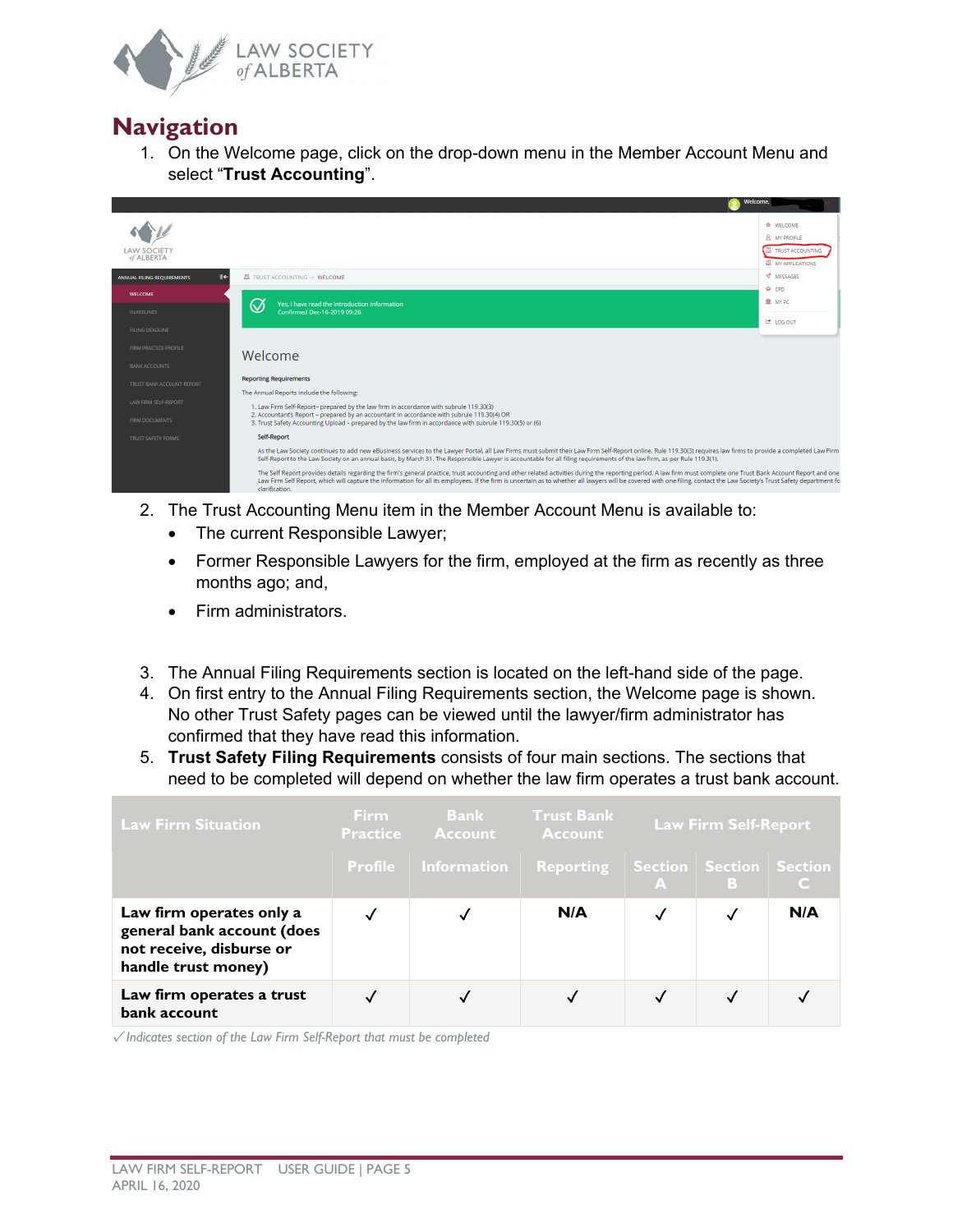

6. A lawyer may be eligible to access self-reports, bank account reports and firm practice profiles for more than one firm. In this case, they can choose which firm they are working on from the list at the top of each of these pages:

| Choose Firm | [12345] Law Firm Name $ \nabla $ |  |
|-------------|----------------------------------|--|
|             |                                  |  |

Once a firm has been chosen, the system will stay on that firm until the lawyer logs off.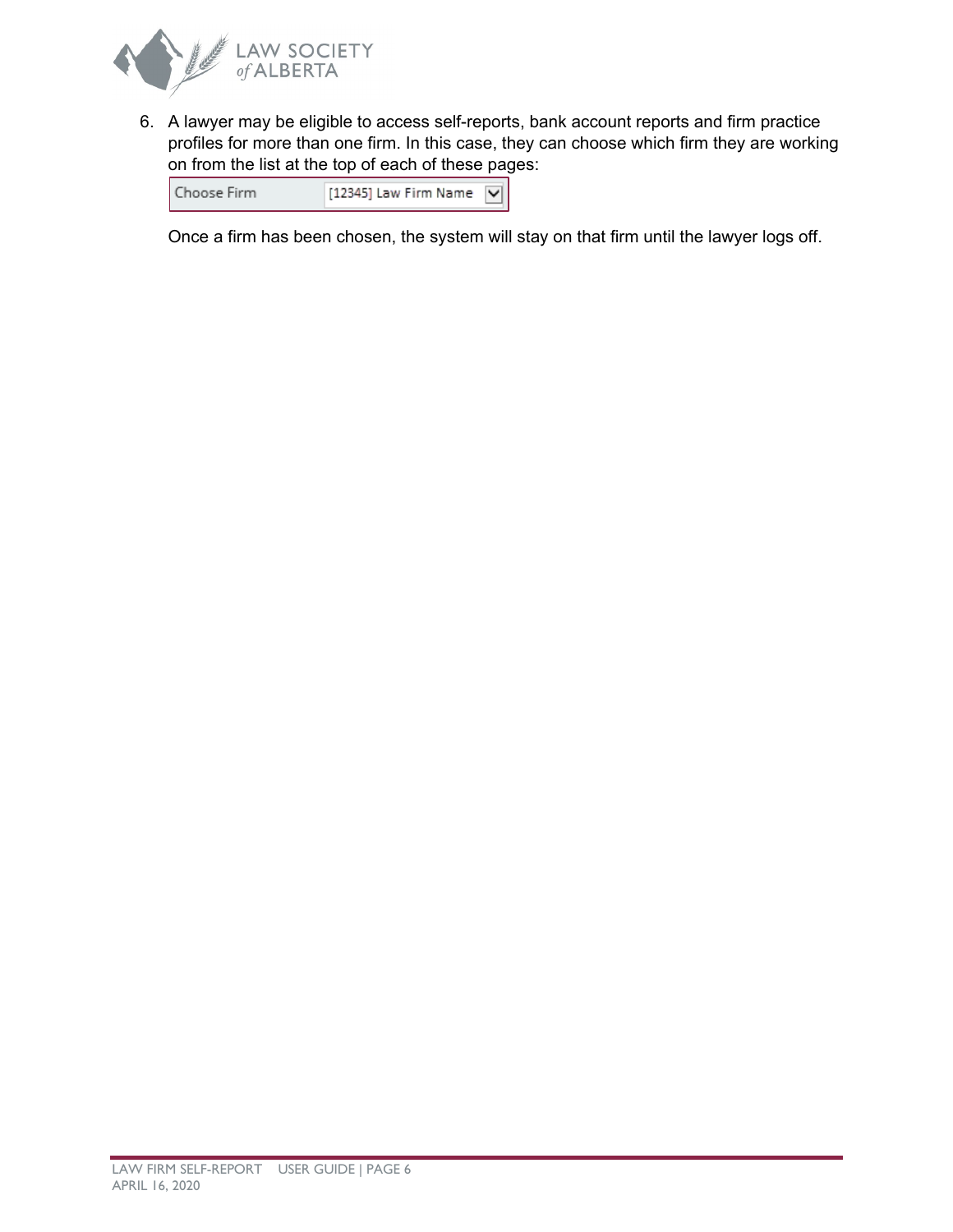

## <span id="page-6-0"></span>**Creating Bank Accounts**

Before the Bank Account Report can be created, the bank accounts themselves must be setup, using the "Bank Accounts" menu item:

1. Enter the account information for your account, and click "Save"

| €€<br>TRUST SAFETY FILING REQUIREMENTS |                           | <b>显 FORM FILINGS → BANK ACCOUNTS</b> |  |  |  |
|----------------------------------------|---------------------------|---------------------------------------|--|--|--|
| <b>WELCOME</b>                         |                           |                                       |  |  |  |
| <b>GUIDELINES</b>                      | Choose Firm               | [12345] Law Firm Name<br>$\checkmark$ |  |  |  |
| <b>FILING DEADLINE</b>                 | ENTER ACCOUNT INFORMATION |                                       |  |  |  |
|                                        | Account Type              | <b>Account Type</b><br>$\checkmark$   |  |  |  |
| FIRM PRACTICE PROFILE                  | <b>Bank</b>               | <b>Bank</b><br>$\checkmark$           |  |  |  |
| <b>BANK ACCOUNTS</b>                   | Transit No. (5 digits)    |                                       |  |  |  |
|                                        | Account No.               | Account No.                           |  |  |  |
| TRUST BANK ACCOUNT REPORT              | <b>Account Name</b>       | <b>Account Name</b>                   |  |  |  |
| LAW FIRM SELF-REPORT                   | Date Opened               | m<br>Date Opened                      |  |  |  |
|                                        | SAVE Ø                    |                                       |  |  |  |
| <b>FIRM DOCUMENTS</b>                  |                           |                                       |  |  |  |

2. After saving, this displays the bank account in the list:

| $\cdot$            |             |             |             |                     |             |             |                         |
|--------------------|-------------|-------------|-------------|---------------------|-------------|-------------|-------------------------|
| OPEN ACCOUNTS      |             |             |             |                     |             |             |                         |
| Open Accounts Only |             |             | Show All    |                     |             |             |                         |
| Type               | <b>Bank</b> | Transit No. | Account No. | <b>Account Name</b> | Date Opened | Date Closed | <b>Actions</b>          |
| Trust              | ATB.        | 11111       | 1111111     | T1                  | Sep-01-2017 |             | X Close                 |
| SIBA               | BMO         | 12345       | 1234567     | SIBA 1              | Sep-05-2016 |             | <b>X</b> Close 血 Delete |
| General            | RBC         | 33333       | 3333333     | General 1           | Mar-06-2017 |             | <b>X</b> Close 血 Delete |

- 3. Any bank accounts that have not been reported on can be removed by clicking on the Delete icon under the actions list.
- 4. Clicking on the "Close" icon will prompt you to enter the date that the trust account was closed.
- 5. A closed account can be reopened by clicking on the "Open" button under the actions tab.

| i                    | (1442) Confirm the Date Closed and click Save to Close the Bank Account. |  |  |  |
|----------------------|--------------------------------------------------------------------------|--|--|--|
| <b>Choose Firm</b>   |                                                                          |  |  |  |
| <b>CLOSE ACCOUNT</b> |                                                                          |  |  |  |
| <b>Account Type</b>  | <b>Trust</b>                                                             |  |  |  |
| <b>Bank</b>          | <b>ATB Financial</b>                                                     |  |  |  |
| Transit No.          | 12345                                                                    |  |  |  |
| Account No.          | 1234567                                                                  |  |  |  |
| <b>Account Name</b>  | <b>Trust</b>                                                             |  |  |  |
| Date Opened          | Dec-12-2018                                                              |  |  |  |
| <b>Date Closed</b>   | Dec-21-2018                                                              |  |  |  |
| SAVE Ø               |                                                                          |  |  |  |
| <b>OPEN ACCOUNTS</b> |                                                                          |  |  |  |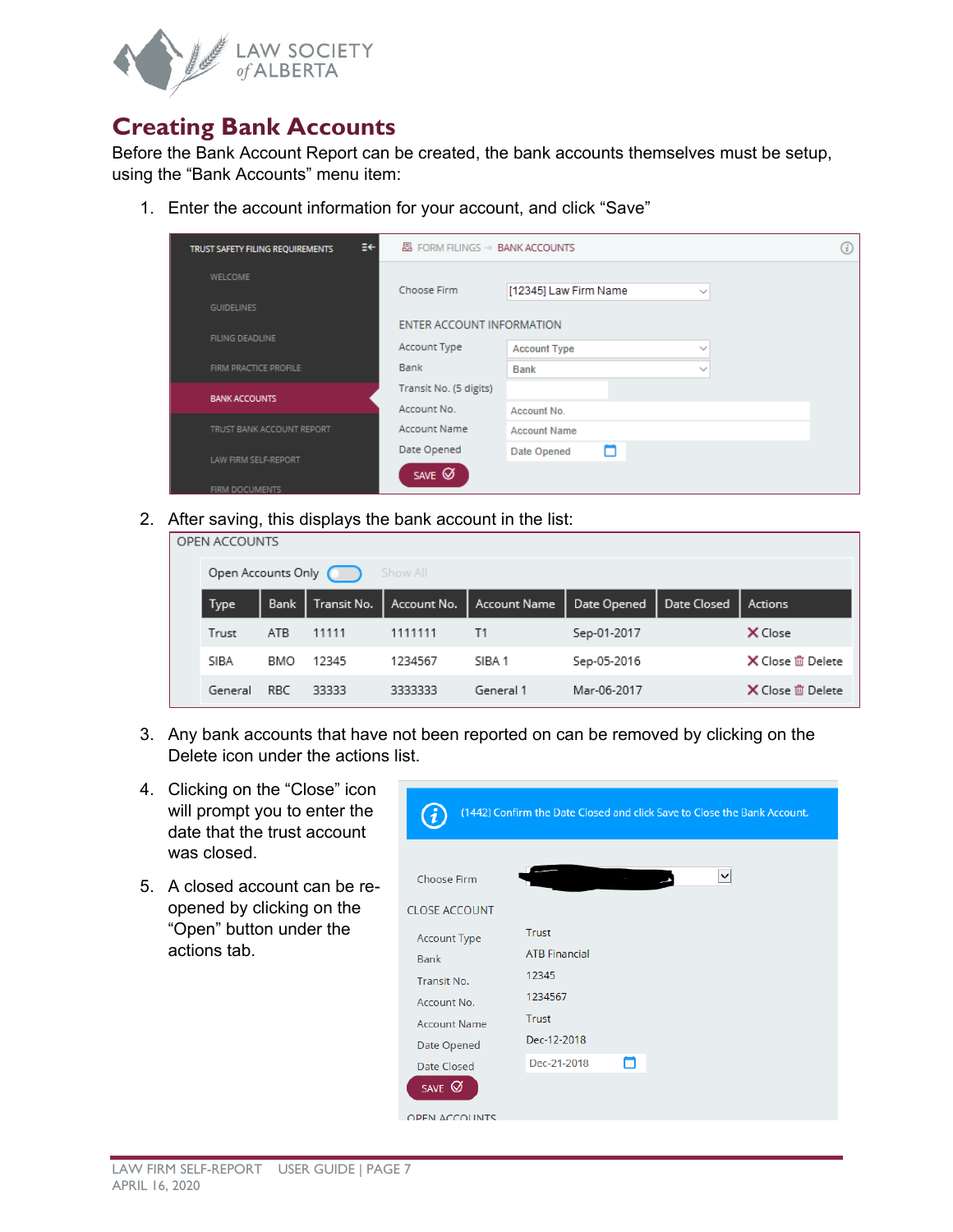

## <span id="page-7-0"></span>**Trust Bank Account Reporting**

The trust bank account report is required for any trust accounts that were open during the reporting period.

#### <span id="page-7-1"></span>**Filing a Trust Bank Account Report**

1. The Trust Bank Account Report page lists the available reports. Click on "Update" to view and/or update it.

| ≣e<br>TRUST SAFETY FILING REQUIREMENTS |                            | $\boxtimes$ FORM FILINGS $\rightarrow$ TRUST BANK ACCOUNT REPORT |                                               |                                     |                    | Œ |
|----------------------------------------|----------------------------|------------------------------------------------------------------|-----------------------------------------------|-------------------------------------|--------------------|---|
| <b>WELCOME</b>                         | Choose Firm                |                                                                  | [12345] Law Firm Name                         |                                     | $\checkmark$       |   |
| <b>GUIDELINES</b>                      |                            |                                                                  |                                               |                                     |                    |   |
| <b>FILING DEADLINE</b>                 |                            | <b>TRUST BANK ACCOUNT REPORTS</b>                                |                                               |                                     |                    |   |
| FIRM PRACTICE PROFILE                  | Current Report (<br>Period | <b>Period End</b>                                                | <b>Show Report History</b><br><b>Due Date</b> | <b>Status</b>                       | <b>Actions</b>     |   |
| <b>BANK ACCOUNTS</b>                   | <b>Start</b>               |                                                                  |                                               |                                     |                    |   |
| TRUST BANK ACCOUNT REPORT              | $Jan-01-$<br>2017          | Dec-31-<br>2017                                                  | Mar-31-<br>2018                               | 0 of 1 - Incomplete Oct-30-<br>2017 | $\Omega$<br>Update |   |
| LAW FIRM SELF-REPORT                   |                            |                                                                  |                                               |                                     |                    |   |
| <b>FIRM DOCUMENTS</b>                  |                            |                                                                  |                                               |                                     |                    |   |

2. Switch between "Current Report" and "Show Report History" to change the display to show previous reports:

| Current Report | <b>Show Report History</b> |
|----------------|----------------------------|
| urrent Report  | Show Report History        |

3. A summary of the amounts keyed is updated on saving information for each bank account.

| REPORTING SUMMARY                                                  |        |
|--------------------------------------------------------------------|--------|
| Pooled Trust Reconciled Balance                                    | 842.56 |
| Pooled Separate Interest Bearing Account (SIBA) Reconciled Balance | 0.00   |
| Total Client Trust Listing (CTL)                                   | 800.00 |
| Total SIBA CTL                                                     | 0.00   |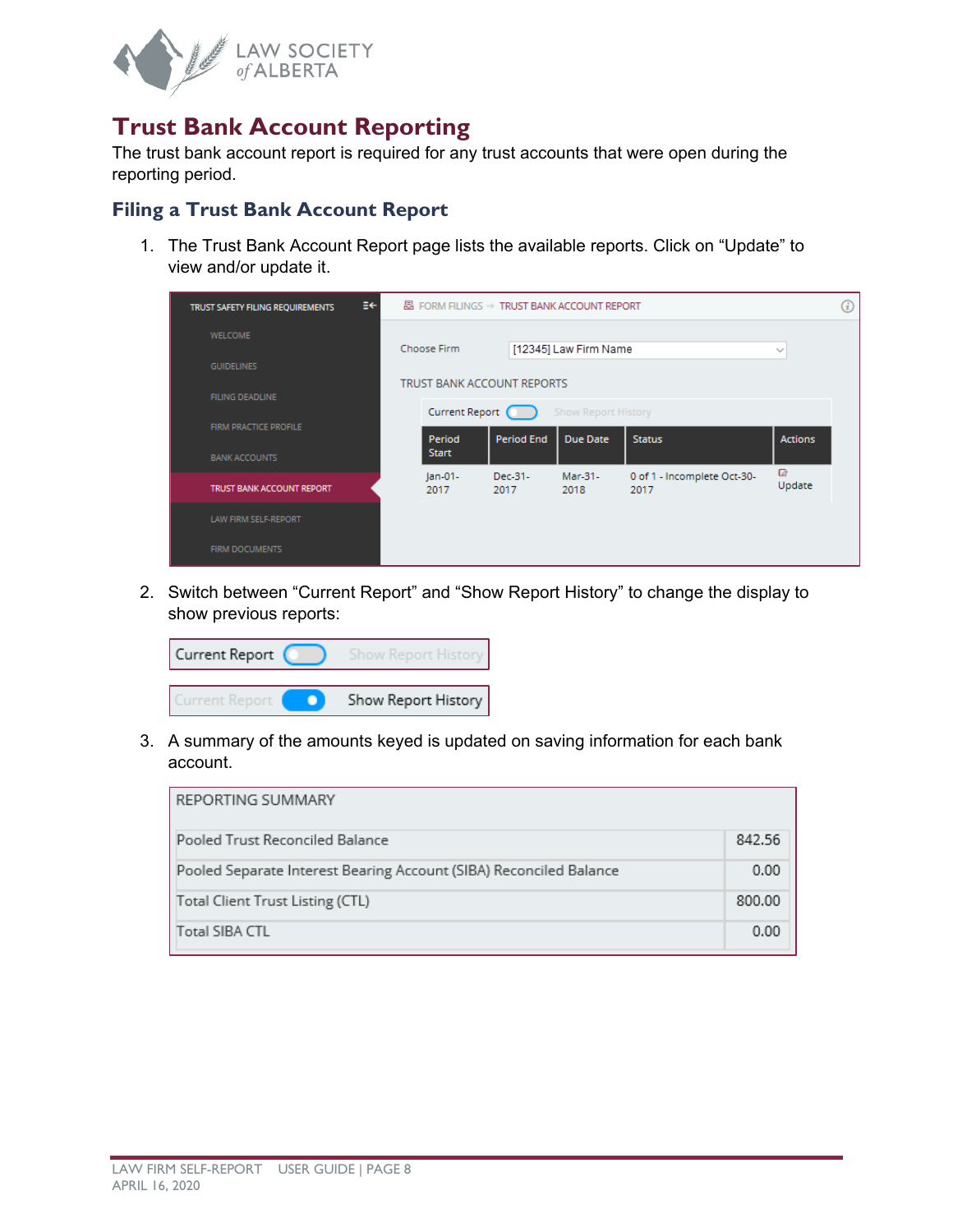

4. Each trust bank account that was open at any time during the reporting period is listed, and must have the information keyed.

All values are mandatory. A \$0 response is valid.

| <b>ACCOUNT 1 OF 4 TO REPORT BALANCES</b>      |              |
|-----------------------------------------------|--------------|
| $-3$<br>12<br>$\overline{4}$                  |              |
| <b>Bank Name</b>                              | <b>BNS</b>   |
| <b>Transit No.</b>                            | 12345        |
| Account No.                                   | 1234567      |
| <b>Account Name</b>                           | Trust - 1    |
| <b>Account Type</b>                           | <b>Trust</b> |
| Date Opened                                   | Dec-03-2017  |
| Date Closed                                   | Dec-01-2017  |
| REPORTED ACCOUNT BALANCES                     |              |
| Total Bank Deposits for the year              | 110.50       |
| Total Bank Withdrawals for the year           | 100.50       |
| Dec 31 Bank Statement Balance                 | 100.00       |
| Outstanding Cheques as of Dec 31              | 0.00         |
| Outstanding Deposits as of Dec 31             | 0.00         |
| Net Adjustments                               | 0.00         |
| Reconciled Balance as of Dec 31               | 100.00       |
| Total Client Trust Listing (CTL) as of Dec 31 | 90.00        |
| <b>OUT OF BALANCE EXPLANATION</b>             |              |
| <b>XXXX</b>                                   |              |
|                                               |              |
|                                               |              |
|                                               |              |

If your recorded bank balance did not balance to your total client trust listing, you are required to provide an Out of Balance explanation.

- 5. Before moving to the next account, **click on Save**, or the information keyed will be lost.
- 6. Moving from one account to another is performed by clicking on the account number. The account currently being shown is in bold.

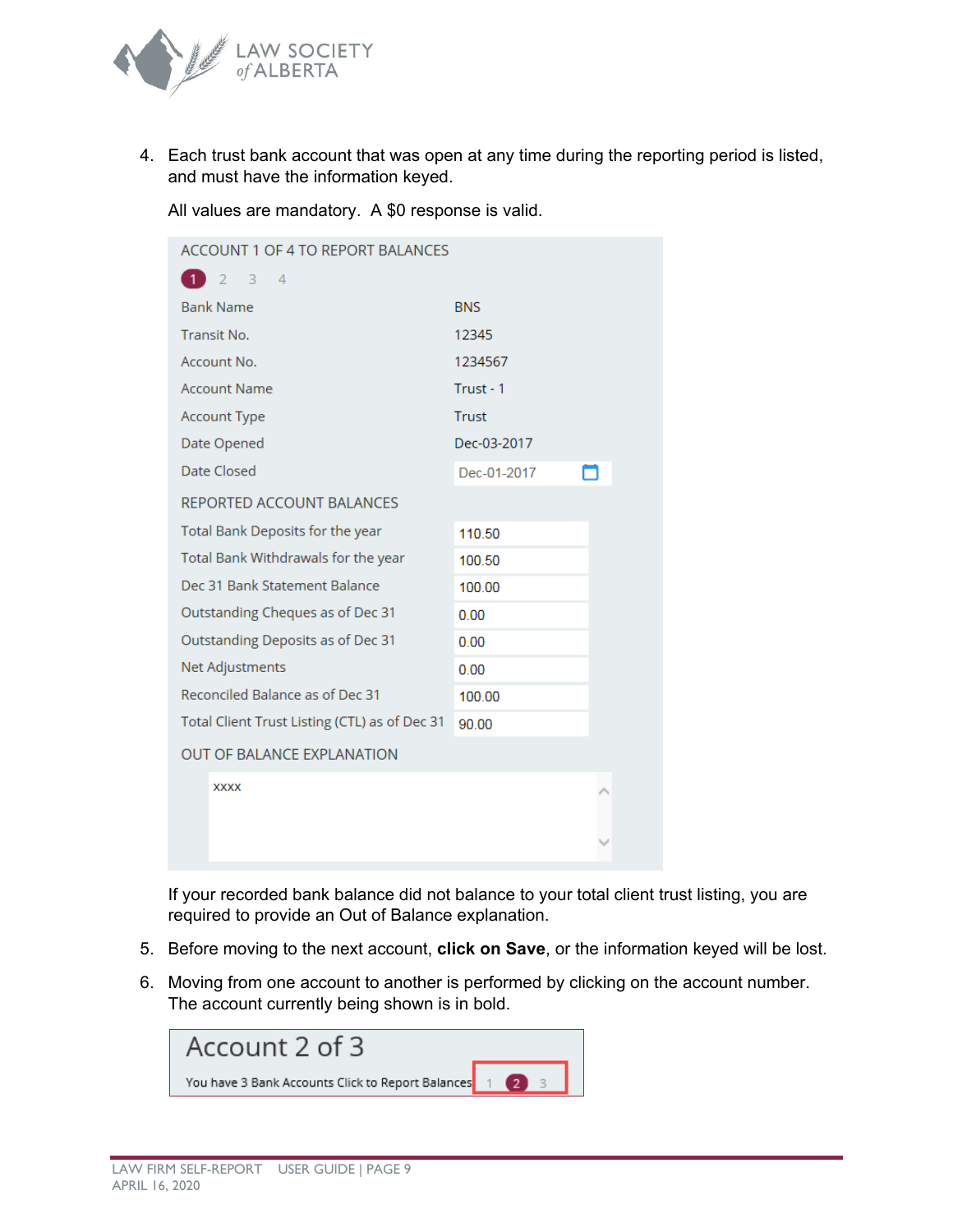

7. A bank account can be closed on this page, by choosing the date that it closed from the calendar.

| ACCOUNT 1 OF 5 TO REPORT BALANCES |    |                      |    |                             |          |     |    |
|-----------------------------------|----|----------------------|----|-----------------------------|----------|-----|----|
| $3 \t 4 \t 5$<br>$-2$             |    |                      |    | October 2017                |          |     |    |
| <b>Bank Name</b>                  | Su | Мo                   |    |                             | Tu We Th | Fr. | Sa |
| Transit No.                       | 1  |                      |    | $2 \quad 3 \quad 4 \quad 5$ |          | 6   | 7  |
| Account No.                       | 8  | 9                    | 10 | -11                         | 12 13 14 |     |    |
| Account Name                      | 15 | 16                   | 17 | 18                          | 19 20 21 |     |    |
| Account Type                      |    | 22 23 24 25 26 27 28 |    |                             |          |     |    |
| Date Opened                       | 29 | 30 31                |    |                             |          |     |    |
| Date Closed                       |    |                      |    |                             |          |     |    |
| REPORTED ACCOUNT BALANCES         |    |                      |    |                             |          |     |    |

8. Once all accounts have been completed, the submit button is available. This will prevent the lawyer/firm administrator from being able to make any further changes to the report.

| $\sigma$ | CANCEL X | <b>PRINT</b> | Ø             |
|----------|----------|--------------|---------------|
| SAVE     |          | Ē            | <b>SUBMIT</b> |
|          |          |              |               |

#### <span id="page-9-0"></span>**Printing the Trust Bank Account Report**

The Trust Bank Account Report can be printed by clicking on the "Print" button at the bottom of the report:

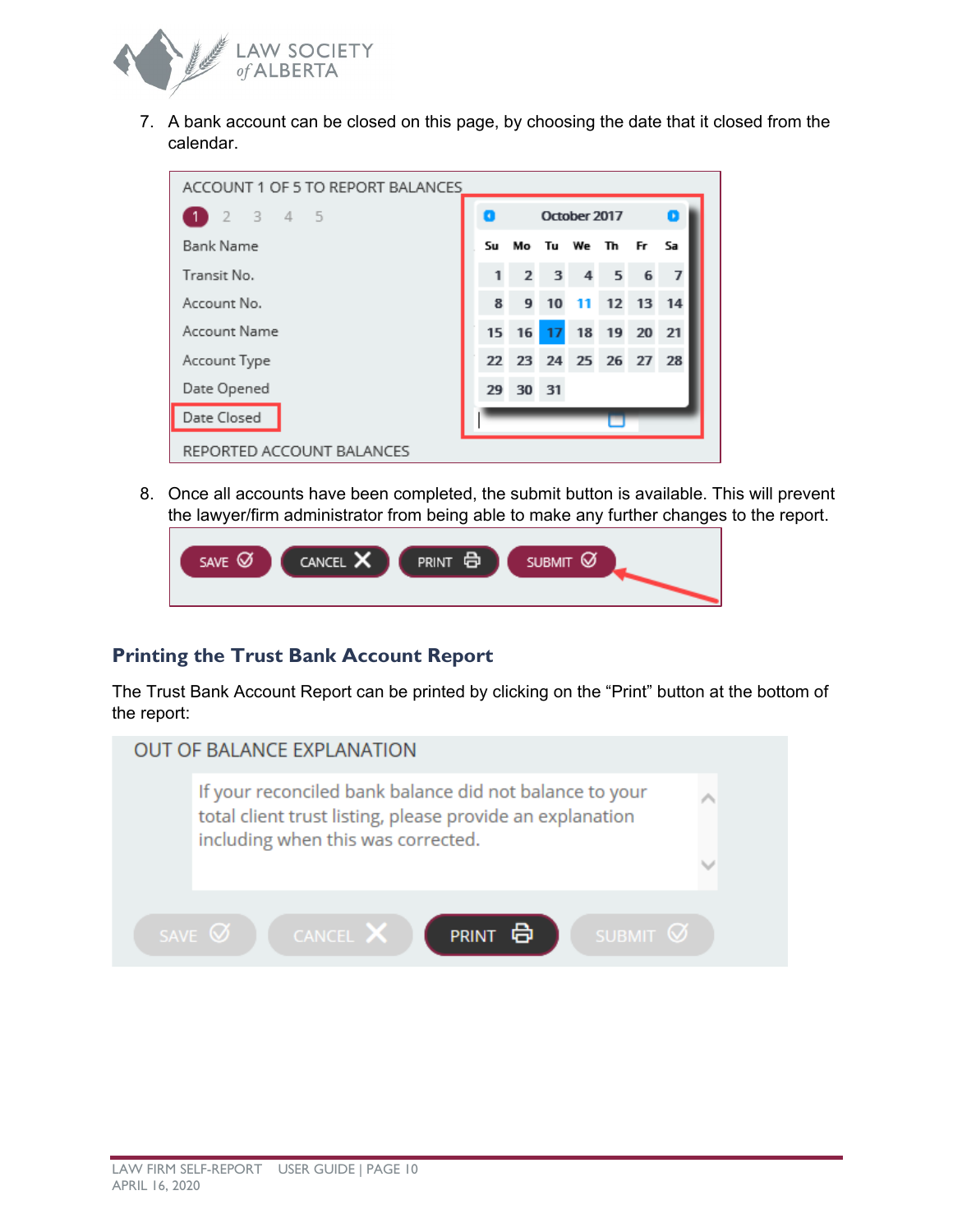

## <span id="page-10-0"></span>**Law Firm Self-Report**

#### <span id="page-10-1"></span>**Starting the Self-Report**

1. The Law Firm Self-Report page lists the available reports, together with the status of the three components. Click on "Update" to view and/or update it.

| €€<br>TRUST SAFETY FILING REQUIREMENTS |                                  | 显 FORM FILINGS → LAW FIRM SELF-REPORT                |                      |                    |                               |                         |                             |                    | $\left( i\right)$ |
|----------------------------------------|----------------------------------|------------------------------------------------------|----------------------|--------------------|-------------------------------|-------------------------|-----------------------------|--------------------|-------------------|
| <b>WELCOME</b>                         |                                  |                                                      |                      |                    |                               |                         |                             |                    |                   |
| <b>GUIDELINES</b>                      |                                  | [12345] Law Firm Name<br>Choose Firm<br>$\checkmark$ |                      |                    |                               |                         |                             |                    |                   |
| <b>FILING DEADLINE</b>                 |                                  | <b>CURRENT SELF-REPORT</b>                           |                      |                    |                               |                         |                             |                    |                   |
| FIRM PRACTICE PROFILE                  | Current (<br><b>Show History</b> |                                                      |                      |                    |                               |                         |                             |                    |                   |
| <b>BANK ACCOUNTS</b>                   |                                  | Period<br><b>Start</b>                               | Period<br><b>End</b> | Due<br><b>Date</b> | <b>Bank Account</b><br>Report | Self-Report             | Accountant<br>Report/Upload |                    |                   |
| TRUST BANK ACCOUNT REPORT              |                                  | $Jan-01-$<br>2017                                    | Dec-31-<br>2017      | Mar-31-<br>2018    | Incomplete Oct<br>30, 2017    | Pending Oct<br>30, 2017 |                             | $\Omega$<br>Update |                   |
| LAW FIRM SELF-REPORT                   |                                  |                                                      |                      |                    |                               |                         |                             |                    |                   |
| <b>FIRM DOCUMENTS</b>                  |                                  |                                                      |                      |                    |                               |                         |                             |                    |                   |

2. Switch between "Current" and "Show History" to change the display to show previous reports.

| Current |              |
|---------|--------------|
|         | Show History |

3. The first page of the report shows the overall report information.

| [12345] Law Firm Name    |                         |  |  |
|--------------------------|-------------------------|--|--|
| REPORTING PERIOD         |                         |  |  |
| Reported By              | Authorized Contact      |  |  |
| Period Start             | Jan-01-2017             |  |  |
| Period End               | Dec-31-2017             |  |  |
| Due Date                 | Mar-31-2018             |  |  |
| Reporting Reason         | Annual Filing           |  |  |
| Bank Account Report      | Incomplete Oct 17, 2017 |  |  |
| Self Report              | Pending Oct 17, 2017    |  |  |
| Accountant Report/Upload | Pending Sep 19, 2017    |  |  |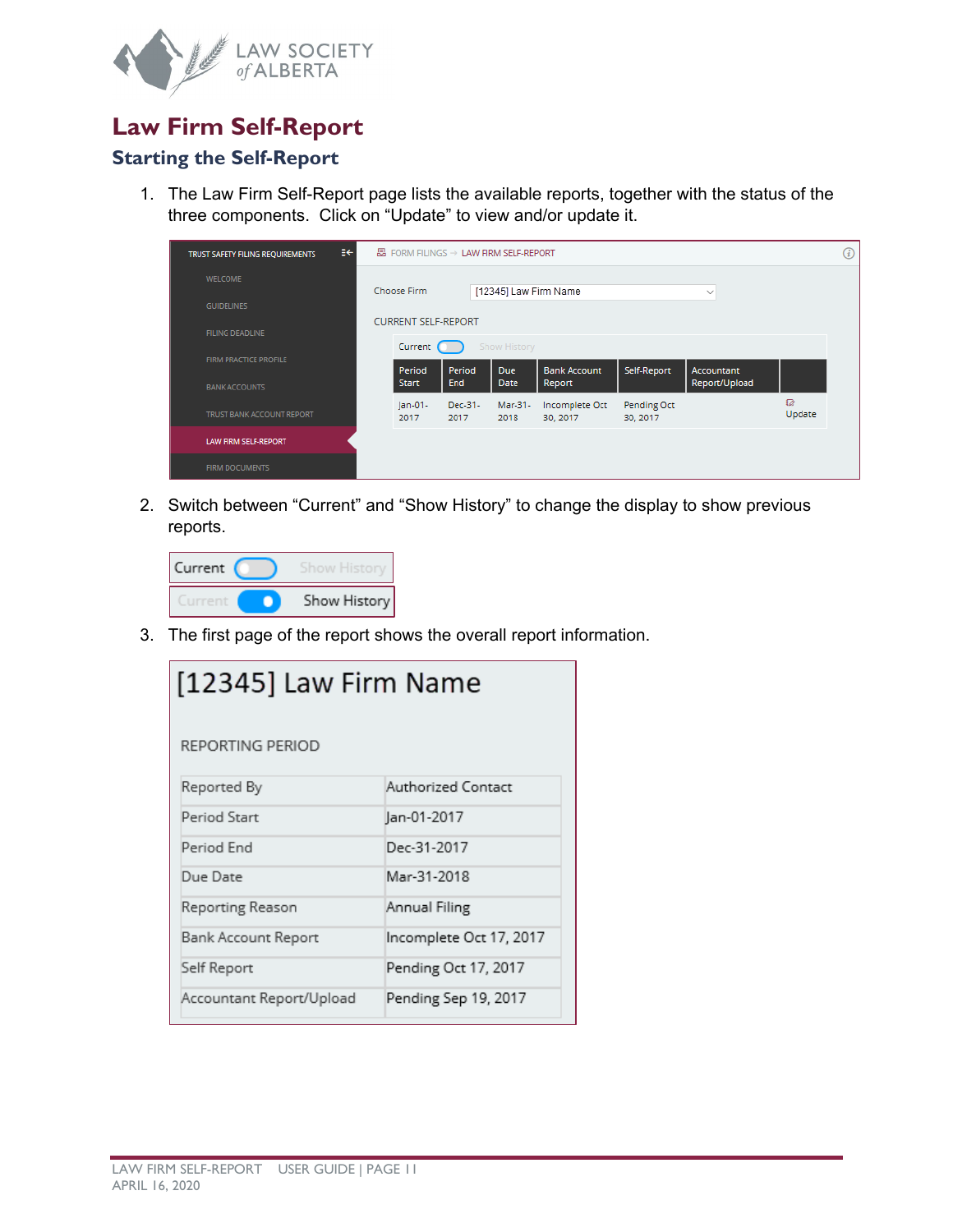

#### <span id="page-11-0"></span>**Types of Self-Report Questions**

A number of different question types will be asked throughout the Law Firm Self-Report, including the following:

#### **Radio buttons**

Some questions are radio button questions (i.e., only one option can be chosen). For example, Section A, question 1a.

- 1. a) The law firm uses the following accounting software for the trust and general bank accounts:
	- O PCLaw
	- O Esilaw
	- $\circ$ Clio
	- $O$  Cosmolex
	- O Other, please specify

#### **Multi-select buttons**

Some questions are multiple choice checkboxes (i.e., several options can be chosen). For example, Section B, question 3a.

3. Did the law firm maintain the following general records for the entire reporting period and to the date of certifying this Report? (Select all that were maintained during the reporting period)

a) General Journal - showing:

- O Date of receipt or date of withdrawal
- O Source of the general money received or the name of the payee to whom the general payment or withdrawal was made
- O The form in which the money was received
- O The client and file number, if applicable
- O The receipt or cheque number
- O The amount of the receipt, withdrawal or transfer
- O A running balance of the total amount in the general account

#### **Tables**

#### Some questions require a table to be completed. For example, Section A, question 6.

| If the loan is still outstanding, what is the current amount and interest rate? |                          |                   |  |  |
|---------------------------------------------------------------------------------|--------------------------|-------------------|--|--|
| Client Name                                                                     | Loan Current Amount (\$) | Interest Rate (%) |  |  |
|                                                                                 |                          |                   |  |  |
|                                                                                 |                          |                   |  |  |
|                                                                                 |                          |                   |  |  |
|                                                                                 |                          |                   |  |  |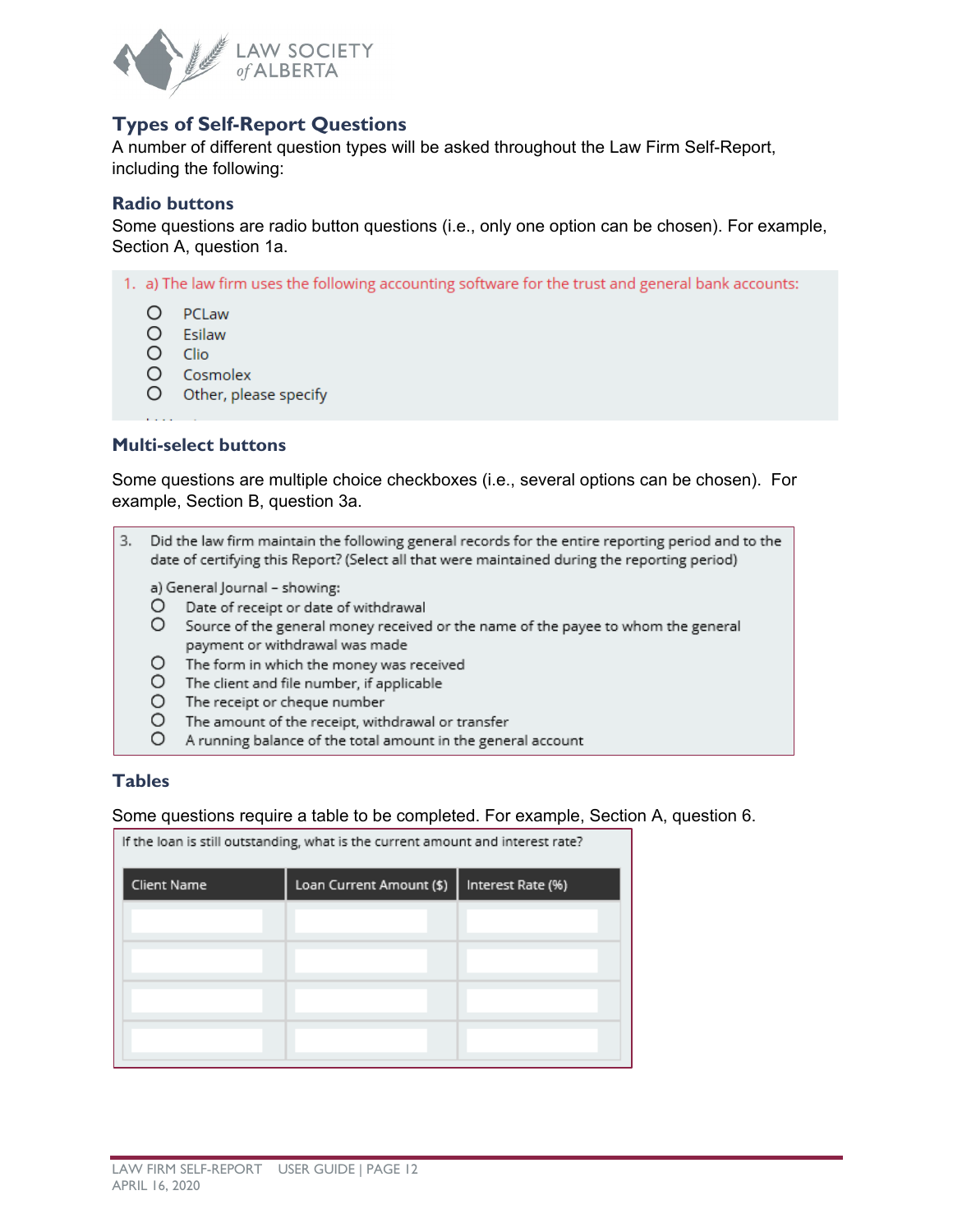

#### **Textboxes**

Some questions require a text answer. This can be either keyed into the memo field, or provided as an attachment (see section below). For example, Section A, question 1.



#### **Mandatory questions**

Some questions are always mandatory. These are indicated in red text and by a red asterisk beside the question. For example, Section A, question 1a.

| 1. At the end of the reporting period, did the law firm file and pay in full (current and any arrears)? |
|---------------------------------------------------------------------------------------------------------|
| a) GST                                                                                                  |
| O Yes<br>No<br>N/A                                                                                      |
|                                                                                                         |

Once the mandatory question has been answered, text becomes black, and the asterisk is smaller and black.

|  | 1. At the end of the reporting period, did the law firm file and pay in full (current and any arrears)? |
|--|---------------------------------------------------------------------------------------------------------|
|  | a) GST                                                                                                  |
|  | Yes                                                                                                     |
|  | No                                                                                                      |
|  | N/A                                                                                                     |

#### **Contextual mandatory questions**

Some questions become mandatory based on the response to a previous question. Initially these questions do not have the asterisk, but once the page is saved (either by clicking on Save or by changing page), the asterisk will appear. For example, Section A, question 1d.

• Initially there is no asterisk.

d) If No, please provide an explanation why the necessary filings and/or remittances were not made. In addition, identify any amounts owing and/or number of filings in arrears.

• Once the previous question is answered "No" and the page is saved, the asterisk is shown and the text is red.

d) If No, please provide an explanation why the necessary filings and/or remittances were not  $\star$ made. In addition, identify any amounts owing and/or number of filings in arrears.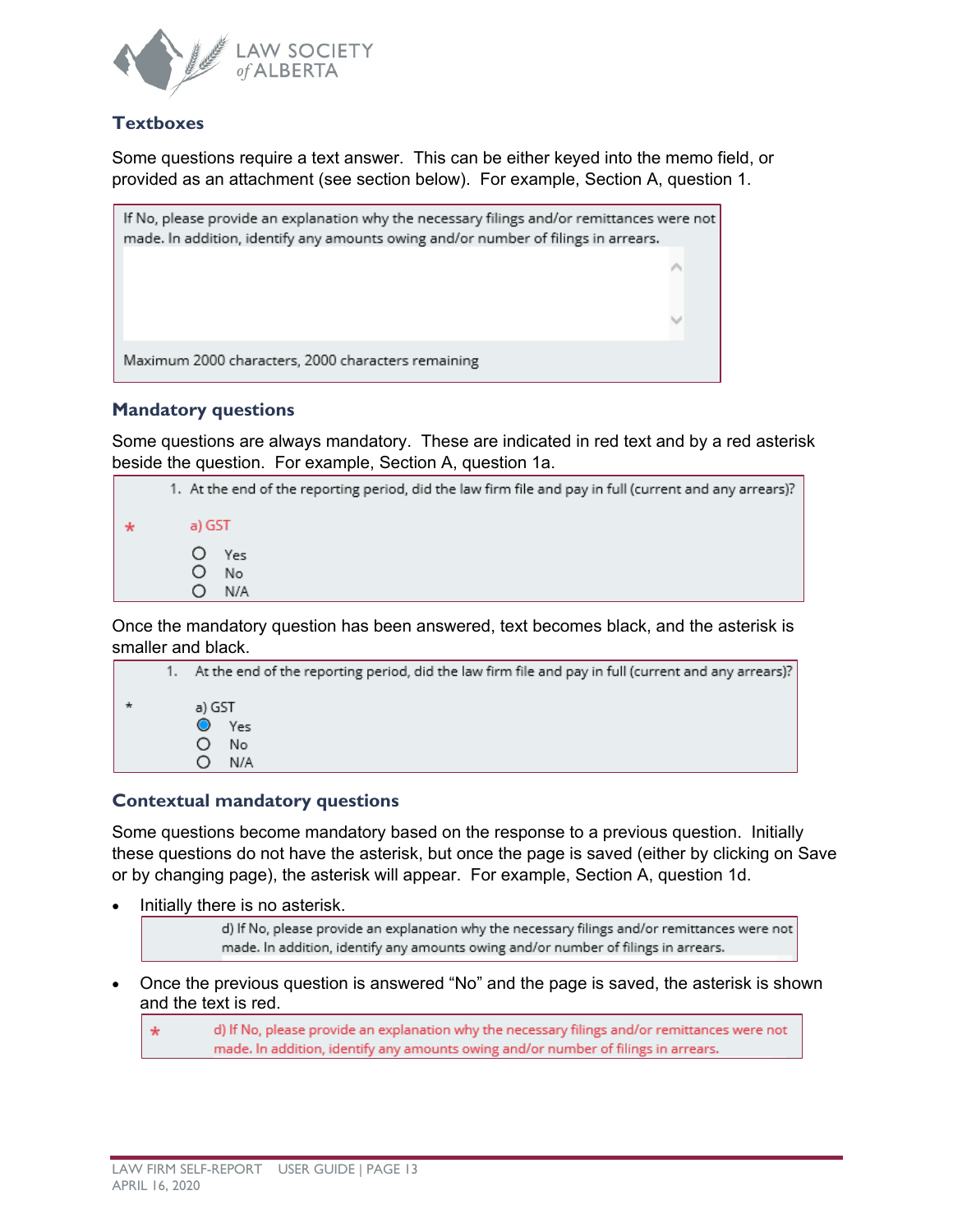

### <span id="page-13-0"></span>**Changing pages**

To change page, click on the page number at the top and bottom of each page (the current one is shown with a red circle around it).



#### **Note: Responses to questions are saved when Save is clicked or the page is changed.**

If the lawyer navigates to another page in the portal, then any responses on the current page since the last save will be lost.

If the session times out, then any responses on the current page since the last save will be lost. A two-minute warning for the timeout is displayed to the lawyer to warn them to save.

#### <span id="page-13-1"></span>**Attachments**

Some questions in the Self-Report require an attachment.

1. The attachment can be added in the Self-Report at the question as below:



2. Clicking on Browse opens a window to allow the user to choose a document from their drives.

| e<br>Choose File to Upload<br>×              |      |                   |                  |          |    |  |
|----------------------------------------------|------|-------------------|------------------|----------|----|--|
|                                              |      | Ō<br>$\checkmark$ | Search Documents |          | مر |  |
| Organize $\blacktriangleright$<br>New folder |      |                   |                  | 距 ▼<br>Ш | Ø  |  |
| A<br>$\vee$ $\Box$ This PC                   | Name | ∧                 | Date modified    | Type     |    |  |
| Desktop                                      |      |                   |                  |          |    |  |
| 图 Documents                                  |      |                   |                  |          |    |  |
| Downloads                                    |      |                   |                  |          |    |  |

3. When the document is chosen, it is shown on the Self-Report.

| Document Attachment(s)  | Page or Section Reference(s)                                   |
|-------------------------|----------------------------------------------------------------|
| △ Baker Ledger Card.pdf | Optionally enter the reference to the specific page or section |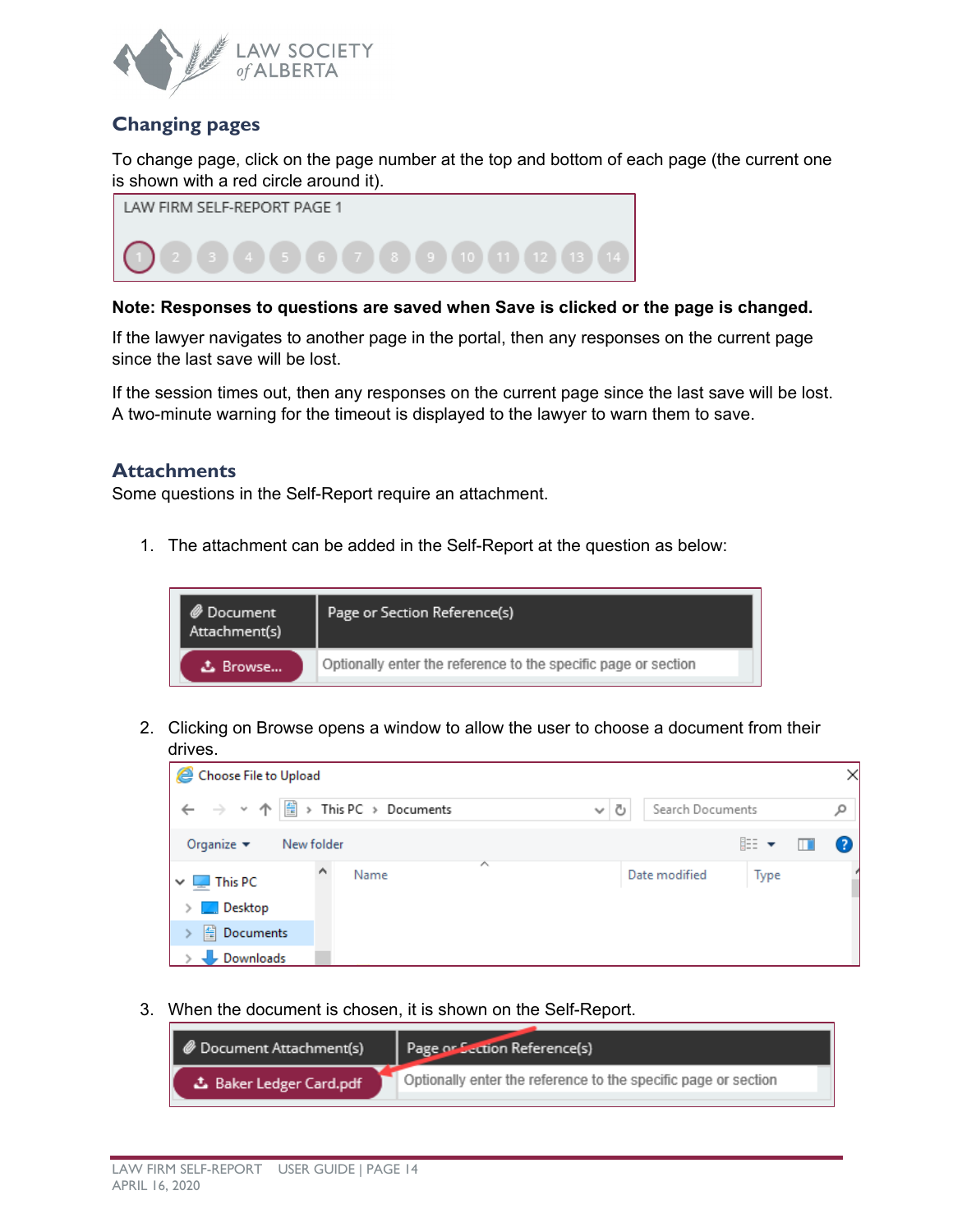

4. If the document covers more information than the answer to this question, details on how to find the relevant details can be provided.

| $\bullet$ Document Attachment(s) | Page or Section Reference(s)                                   |
|----------------------------------|----------------------------------------------------------------|
| む Baker Ledger Card.pdf          | Optionally enter the reference to the specific page or section |

5. On Save, the attachment name and reference are shown, and another attachment can be added in the same way.

| Document Attachment(s)   Page or Section Reference(s) |                                                                |  |  |
|-------------------------------------------------------|----------------------------------------------------------------|--|--|
| Baker Ledger Card1.pdf                                | Page 1                                                         |  |  |
| <b>L</b> Browse                                       | Optionally enter the reference to the specific page or section |  |  |

6. To delete the attachment, click on the document name.

| Document Attachment(s)   Page or Section Reference(s) |                                                                |
|-------------------------------------------------------|----------------------------------------------------------------|
| Baker Ledger Card1.pdf                                | Page 1                                                         |
| こ Browse                                              | Optionally enter the reference to the specific page or section |

7. All the documents added can be seen from the "Firm Documents" sub-menu, with the name set to the Self-Report section where it was attached.

| €€<br>$\mathbb{E}$ FORM FILINGS $\rightarrow$ FIRM DOCUMENTS<br>TRUST SAFETY FILING REQUIREMENTS |                           |                                |                       |             |       |                 | (i)    |  |
|--------------------------------------------------------------------------------------------------|---------------------------|--------------------------------|-----------------------|-------------|-------|-----------------|--------|--|
|                                                                                                  | <b>WELCOME</b>            |                                |                       |             |       |                 |        |  |
|                                                                                                  | <b>GUIDELINES</b>         | Choose Firm                    | [12345] Law Firm Name |             |       | $\checkmark$    |        |  |
|                                                                                                  | <b>FILING DEADLINE</b>    | <b>DOCUMENT LIBRARY</b>        |                       |             |       |                 |        |  |
|                                                                                                  |                           | Name                           |                       | Description | Usage | Filename        | Remove |  |
|                                                                                                  | FIRM PRACTICE PROFILE     | Self-Report 2017 Declaration C |                       |             | 1     | Declaration.pdf |        |  |
|                                                                                                  | <b>BANK ACCOUNTS</b>      |                                |                       |             |       |                 |        |  |
|                                                                                                  | TRUST BANK ACCOUNT REPORT |                                |                       |             |       |                 |        |  |
|                                                                                                  | LAW FIRM SELF-REPORT      |                                |                       |             |       |                 |        |  |
|                                                                                                  | <b>FIRM DOCUMENTS</b>     |                                |                       |             |       |                 |        |  |

**Note:** Lawyers cannot view the attachments once they are uploaded, as this is only available to Law Society staff.

**Note:** If another lawyer/firm administrator from the same firm logs in, they can see any firm documents that have been uploaded.